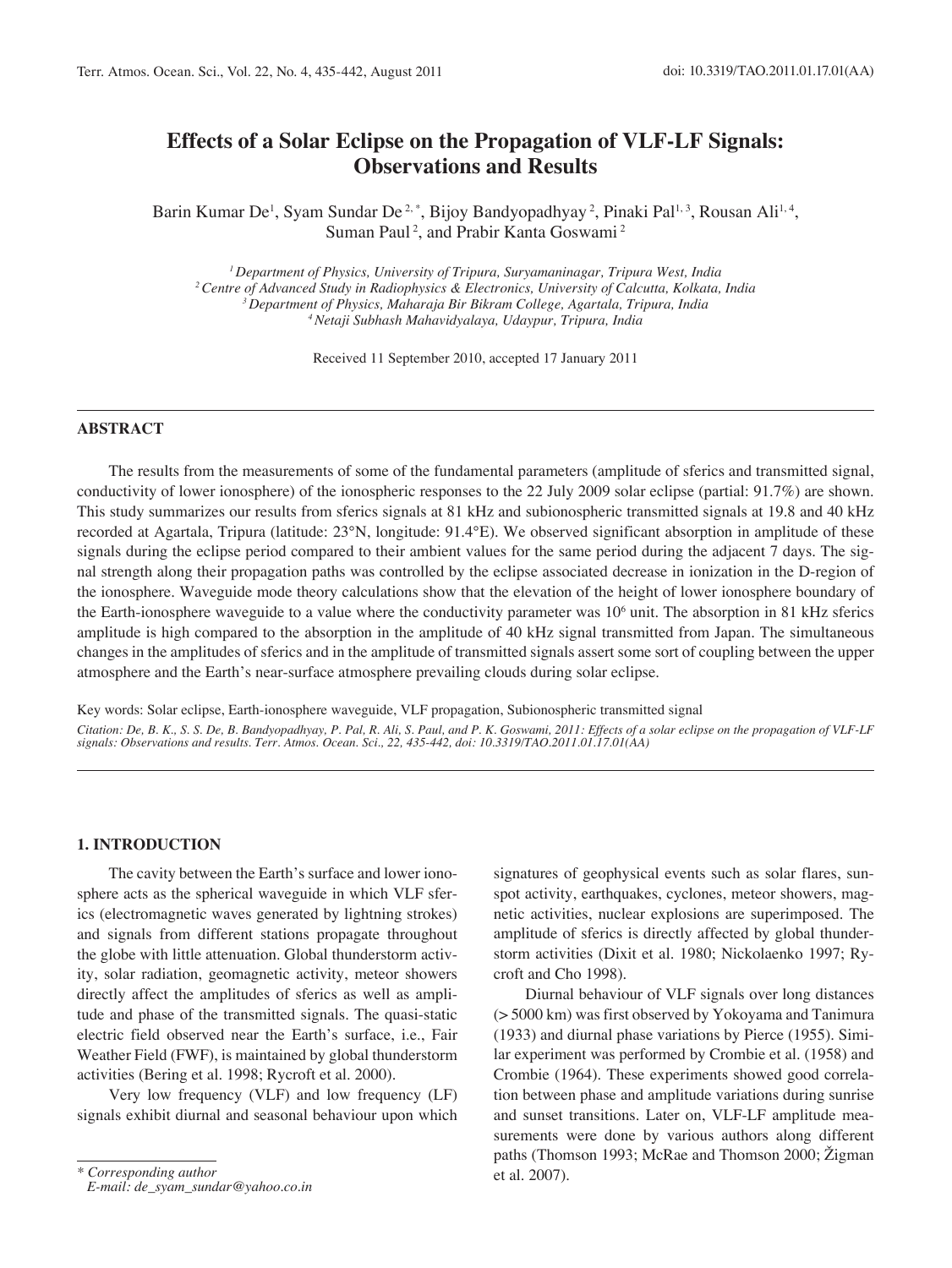Solar eclipses are known to produce electron density variations in the lower ionosphere. The change in height of the D-region during a solar eclipse is followed by amplitude variations of the VLF-LF signals propagated through the Earth-ionosphere waveguide. Meisel et al. (1976) described a multifrequency oblique-incidence experiment performed during the total solar eclipse of 10 July 1972. They observed a correlation among VLF phase, HF signal strength and geomagnetic field.

Other research has focused on the effects of solar eclipse on VLF signal amplitude and their phase changes along different paths of variable distance and orientations (Kaufmann and Schaal 1968; Dixit et al. 1980; Pant and Mahra 1994; Clilverd et al. 2001). The changes in the ionospheric height and ionization jointly affect the amplitude and phase of the transmitted signal.

The effects of solar eclipse on meteorological parameters are important to study the responses of the atmosphere under the specific conditions of the abrupt changes of incident solar radiations. The variables to consider might include air and soil temperatures, solar irradiance, humidity, wind speed and wind directions. Significant changes occur in the main meteorological parameters at the surface layer associated with the eclipse event (Anderson 1999; Hanna 2000; Zerefos et al. 2001; Aplin and Harrison 2003). Szałowski (2002) worked on the changes of heat and momentum fluxes within the boundary layer during the eclipse. The magnitude of the variations are dependent on the place of observation, the season and time of the day, the climatic conditions and the percentage of the Sun's coverage during the eclipse (Fernández et al. 1993; Founda et al. 2007).

Various authors have reported disturbances in the ionosphere during solar eclipse in terms of changes in VLF-LF amplitude of transmitted signals (Kaufman and Schaal 1968; Pant and Mahra 1994; De and Sarkar 1997a; Clilverd et al. 2001). The change in ionospheric height and removal of electrons jointly affect the sferics amplitude and signal amplitude. Dixit et al. (1980) noted an enhancement of field strength at 164 kHz. The maximum enhancement occurred a little after the total obscuration. They attributed the result as a consequence of decrease in ionization in the D-region and increase in the reflection height.

Lynn (1981) reported results of VLF transmissions at 13.6 and 22.3 kHz from Omega Reunion, Omega, Japan and NWC, received at Melbourne during the total solar eclipse of 23 October 1976. The phase response was found to be a non-linear function of solar obscuration with a maximum phase deviation which was less than expected when compared with the normal diurnal phase variation. The time constant of ionospheric response was found to be four minutes. Costa et al. (1995) received VLF radio signals (12.9 kHz) at Atibaia, Brazil (latitude: 23.18°S, longitude: 46.55°W) transmitted from Ω-Argentina (latitude: 43.2°S, longitude: 65.4°W) during the total solar eclipse of 30 June 1992. The surface path of the totality crossed the VLF propagation path during the sunrise transition period. The eclipse produced a phase delay of 6.4 μs and an amplitude change of 1.3 dB. So to say, various authors (Crary and Schneible 1965; Reeve and Rycroft 1972; Sen Gupta et al. 1980; Lynn 1981; Mendes Da Costa et al. 1995) reported the solar eclipse effects were to be path and frequency dependent. Experimental measurements of the ionospheric parameters at the time of solar eclipses are needed to understand the behaviour and characteristics of the ionosphere (Buckmaster and Hansen 1986; Zeng et al. 1997; Clilverd et al. 2001; Sanders 2001; Founda et al. 2007). A survey of the VLF-LF spectrum evolution was conducted by Fleury and Lassudrie-Duchesne (2000) in the vicinity of the totality region during the solar eclipse of 11 August 1999. The measurements consisted of amplitude in the frequency range 10 - 80 kHz using various transmitters during both the eclipse day and the control days. The time signatures of the eclipse appear to be remarkably uncertain according to the frequency and radio path characteristics.

Continuous monitoring of VLF sferics at 81 kHz, and subionospheric signals at 19.8 kHz transmitted from North West Cape, Australia (21.82°S, 114.16°E) and 40 kHz from Japan (36.18°N, 139.85°E) are being conducted at Agartala, Tripura (23°N, 91.4°E). The effects of perturbation in the Earth-ionosphere waveguide due to this solar eclipse on the amplitudes of these signals have been measured. The objective of this study was to investigate the variation in amplitude of sub-ionospheric transmitted VLF signals and sferics due to the solar eclipse of 22 July 2009.

## **2. Instrumentation**

The recording system consisted of a loop antenna feeding a number of OP-AMPs which are generally used in tuned radio frequency modes. To ensure high selectivity, the induction coil was mounted inside a pot-core of ferrite material. The signal from the tuning stage was fed to an AC amplifier using OP- AMP IC531 in a non-inverting mode. The AC signal was then passed to the input of a detector circuit through a unit gain buffer using OP-AMP IC531. In the detector circuit, a diode OA79 was used in the negative rectifying mode. The output of the rectifier is obtained across a parallel combination of resistance and capacitance. The level of the detected envelope is proportional to the RMS value of the AC signal. The detected RMS output is amplified by a quasi-logarithmic amplifier using OP-AMP 741 in the DC mode. The recording time constant of RMS value is 15 sec. The calibration of the recording system was carried out using a standard signal generator. During calibration, the antenna was disconnected and replaced by the standard signal generator using a capacitance having its value equal to the terminal capacitance of the antenna. At first, the outputs are calibrated in terms of RMS value of induced voltages at the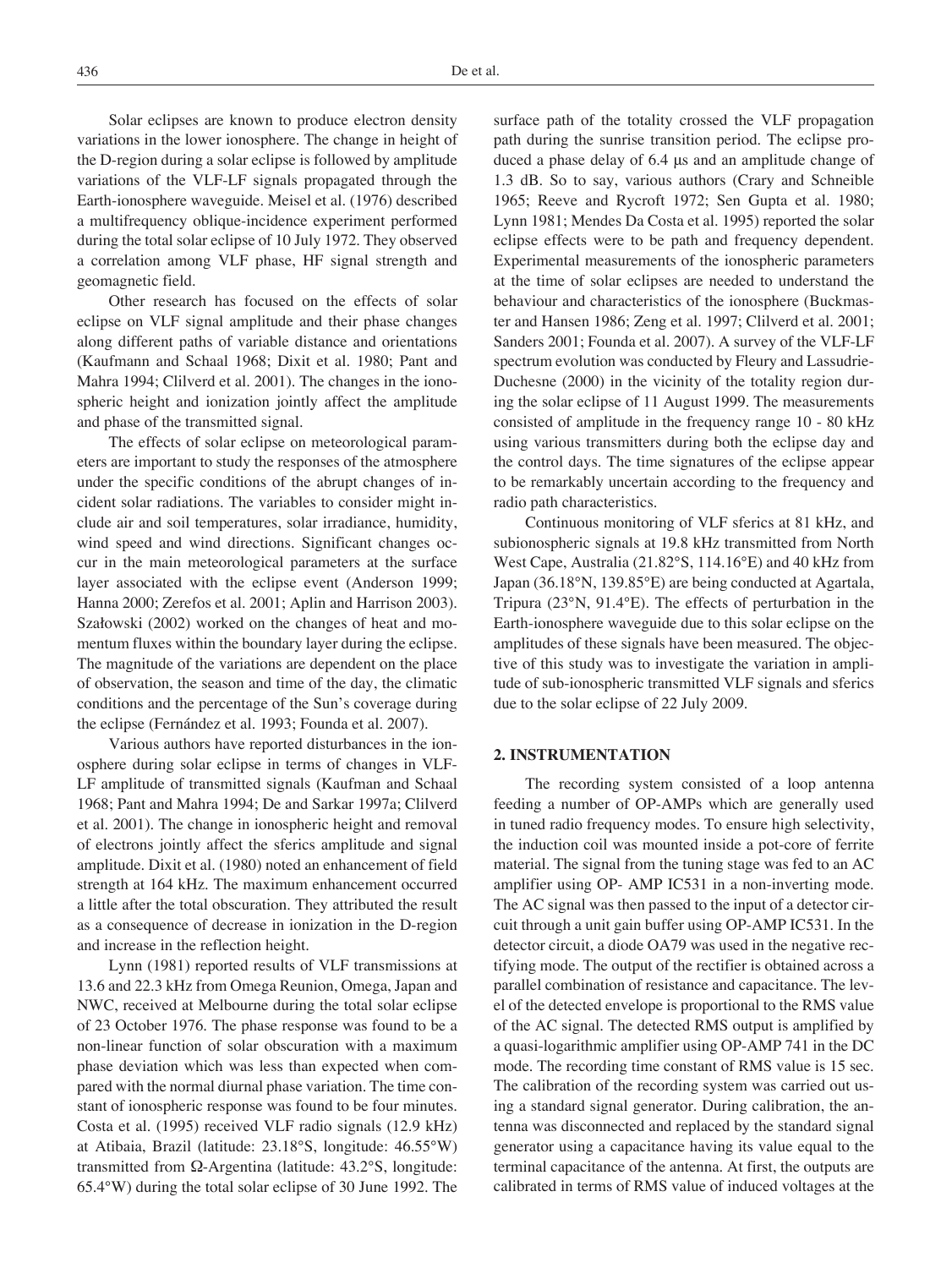antenna. To get very low signals from the function generator, a dB-attenuator was used. The data in the form of RMS value were recorded by digital technique using a data acquisition system with a PCI 1050, 16 channel 12 bit DAS card (Dynalog). It has a 12 bit A/D converter, 16 digital input and 16 digital outputs. The input multiplexer has a built-in over-voltage protection arrangement. All the I/O parts are accessed by 32 bit I/O instructor, thereby increasing the data input rate. It is supported by a 32-bit API, which functions for I/O processing under the Win 98/2000 operating system. The antenna system for recording LF sferics consisted of an inverted L-type thick wire to receive vertically polarized sferics in the omni-directional pattern from the near and far sources. The effective height was fixed to 8.63 m. The terminal capacitance of the antenna wire was kept at 694 pF. Data were recorded at a sample rate of 10 data per sec using computer sound card and analyzed with Origin LAB 7.0.

## **3. Observations and analyses**

On 22 July 2009, the eclipse began at 05:29.5 hr IST and continued until 07:34.9 hr IST. From Agartala 91.7% occultation was observed during maximum phase. Local sunrise and sunset times were 04:50 hr IST and 18:12 hr IST, respectively. The temperature was 27.3°C at the start of the eclipse which reached the minimum value 24.2°C at the maximum phase of the eclipse which occurred at 06:28.5 hr IST. The relative humidity was 81.5% at the time of start and changed to 92.6% at the time of the greatest phase. The eclipse of 22 July 2009 was visible as a total solar eclipse from Indore, in the Western part of India to Dibrugarh, the Eastern part of India. The minimum distance of Agartala from the path of totality was about 350 km. The geometry of the propagation path of 19.8 kHz from North West Cape, Australia to Agartala and 40 kHz signal from Japan are shown by the lines AB and AC, respectively in Fig. 1. The path of totality is shown by the line PQ. The great circle distances of these two transmitting stations from the receiving station are about 5670 and 4855 km, respectively.

A rapid decrease in amplitude occurred before the eclipse whereas a rapid increase took place after the eclipse. The temporal variation of the amplitude of 19.8 kHz signal on 22 July 2009 (continuous line curve) together with its normal trend obtained from the average of 7 days adjacent to the day of occurrence of solar eclipse (dashed line curve) are shown in Fig. 2. The period 7 days consists of  $\pm 3.5$  days on either end of the day of occurrence of the eclipse. Standard deviations are denoted by error bars. The amplitude (in arbitrary units) started to decrease from about 04:00 hr IST and continued to show a low value during the period of eclipse. After the eclipse had been completed, the amplitude started to increase gradually from about 07:30 hr IST. Within this period, the curve showed a W-shaped variation. The average of the zigzag minimum value of the amplitude was 475 AU during the period of eclipse, whereas the minimum level of average diurnal graph was around 1000 AU. The extra decrease in amplitude during the maximum obscuration was about 6.4 dB. Then the level started to increase and showed the average trend up to local midnight with level slightly smaller than the average value.

Figure 3 shows the variation of the amplitude of 40 kHz subionospheric transmitted signal. The nature of variation was almost same as that of the 19.8 kHz signal. The average of the zigzag minimum value of the amplitude is 980 AU during the period of eclipse, whereas the minimum level of average diurnal graph was around 1320 AU. The fall in amplitude of 40 kHz signal was about 2.6 dB during the maximum obscuration.



Fig. 1. The propagation path of 19.8 kHz subionospheric signal from Australia to Agartala and of 40 kHz from Japan are shown as lines AB and AC respectively. PQ is the path of totality.



Fig. 2. Variation of 19.8 kHz subionospheric signal amplitude, transmitted from North West Cape, Australia (21.82°S, 114.16°E) during the period of eclipse (continuous line). The dash line curve depicts the average of adjacent 7 days. Error bars indicate standard deviations.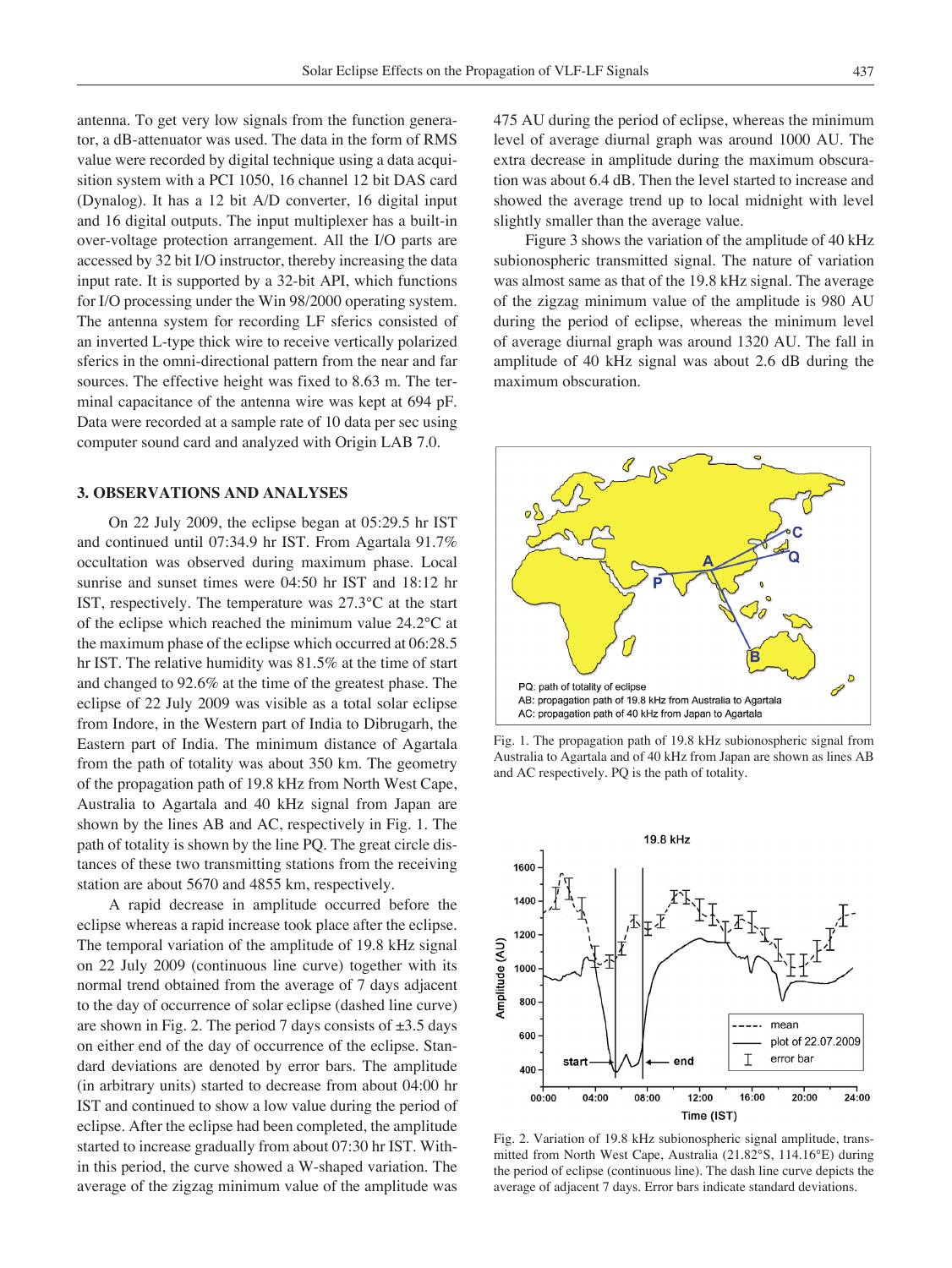

Fig. 3. Variation of 40 kHz subionospheric signal amplitude, transmitted from Japan (36.18°N, 139.85°E) during the period of eclipse. The continuous line indicates the amplitude. The dash line indicates the average of adjacent 7 control days. Error bars indicate standard deviations.

The variation of amplitude of 81 kHz sferics has been presented in Fig. 4. The level of sferics started to decrease at 05:00 hr IST. Then the sferics showed a minimum at about 06:00 hr IST. After that the sferics started to increase and reached its normal value at about 14:00 hr IST. It also showed certain lower values around 12:00 and 19:00 hr IST. The extra-attenuation of sferics at 81 kHz during the maximum obscuration is about 4.6 dB.

#### **4. Discussion**

The waveguide formed between the lower ionosphere (D-region and Earth's surface) is good for very low frequency (VLF) and low frequency (LF) propagation round the Earth.

The status of the D-layer of the ionosphere is responsible to determine the amount of attenuation to VLF signals. It is also most sensitive to the loss of sunlight during solar eclipse. This is because, it is the lowermost of the layers and is quickly filled by the neutral air around it as soon as the active ionizing source of radiation is removed. However, the E-layer above the D-layer is more resilient to the loss of radiation and persists much longer period, even for a while after the solar eclipse. Due to lack of solar irradiation (the main source of ionization) over the eclipse zone, the ionization process at the D-region height decreases which drives the D-region upwards. As the transmitted signals propagate through the process of multiple reflections within the Earthionosphere waveguide, the effective propagation path of the signal increases in length which is responsible for the observed phase delay of signal.

To explain the sudden fall in signal level, we looked for the effect of modal conversion in waveguide propaga-

tion. On both sides of the eclipse track, daylight is present. Due to discontinuity at the boundary of the eclipse track, modal conversion (Lynn 1973, 1981) can occur at VLF. Some energy may be transferred from the first mode to the other modes making the first mode suddenly weaker compared to the initial value.

The attenuation factor  $(\alpha_M)$  for the M<sup>th</sup> mode of propagation in the Earth-ionosphere waveguide is given by Yamashita (1969):

$$
\alpha_{\rm M} = -8.68 \times (2\pi/\lambda) \times \text{Im}(S_{\rm M}) \text{dB km}^{-1}
$$
 (1)

where  $S_M = (1 - C_M^2)^{1/2}$ , C<sub>M</sub> being the root of the modal equation given by

$$
R_i \exp(i k_0 h C_M) = \exp(-i2\pi M)
$$
 (2)

where  $h = height$  of the boundary of the ionosphere.

The Fresnel's reflection coefficient  $R_i$  of the lower boundary of the ionosphere is given by Yamashita (1969):

$$
R_{i} = \frac{\left(1 - \frac{\omega_{r}}{\omega}\right)^{2} C_{M} - \left[\left(1 - i\frac{\omega_{r}}{\omega}\right)^{2} - S_{M}^{2}\right]^{1/2}}{\left(1 - i\frac{\omega_{r}}{\omega}\right)^{2} C_{M} + \left[\left(1 - i\frac{\omega_{r}}{\omega}\right)^{2} - S_{M}^{2}\right]^{1/2}}
$$
(3)

The conductivity parameter,  $\omega_r = \omega_0^2 / \nu$ ,  $\omega_0$  is the angular plasma frequency, and  $\nu$  is the collision frequency.

The conductivity parameter as mentioned in the waveguide mode theory is given by (Wait and Spices 1964):

$$
\omega_{r} = 2.5 \times 10^{5} \exp[\beta(h - H')] \tag{4}
$$

 $\beta$  = 0.43 km<sup>-1</sup> and H' = 72 km, since they are appropriate for normal ionosphere (Thomson 1993). During solar eclipse, β may be increased to  $0.5 \text{ km}^{-1}$  (Clilverd et al. 2001) and H' to 75.75 km.

The parameters  $\beta$  and H' jointly determine the conductivity parameter and hence the attenuation factor during solar eclipse. In the shadow region, the variation of electron density above 80 km is negligible (Verronen et al. 2006). On the other hand, below 72 km, the decrease in electron density during eclipse is high. Therefore the absorption of VLF and LF radio waves decreases during eclipse showing changes in amplitude.

Using Eqs.  $(2)$  and  $(3)$  in Eq.  $(1)$ , the variation of attenuation factor α (in dB per 1000 km for the first mode at  $M = 1$ ) with  $\omega_r$  is obtained. The variation for the first mode which is dominant in the case of long distance propagation is shown in Figs. 5a and b at the frequencies of 19.8 and 40 kHz. At 19.8 kHz, the value of attenuation corresponding to the normal value of  $\omega_r$  (= 2.5 × 10<sup>5</sup>) is 1.76 dB per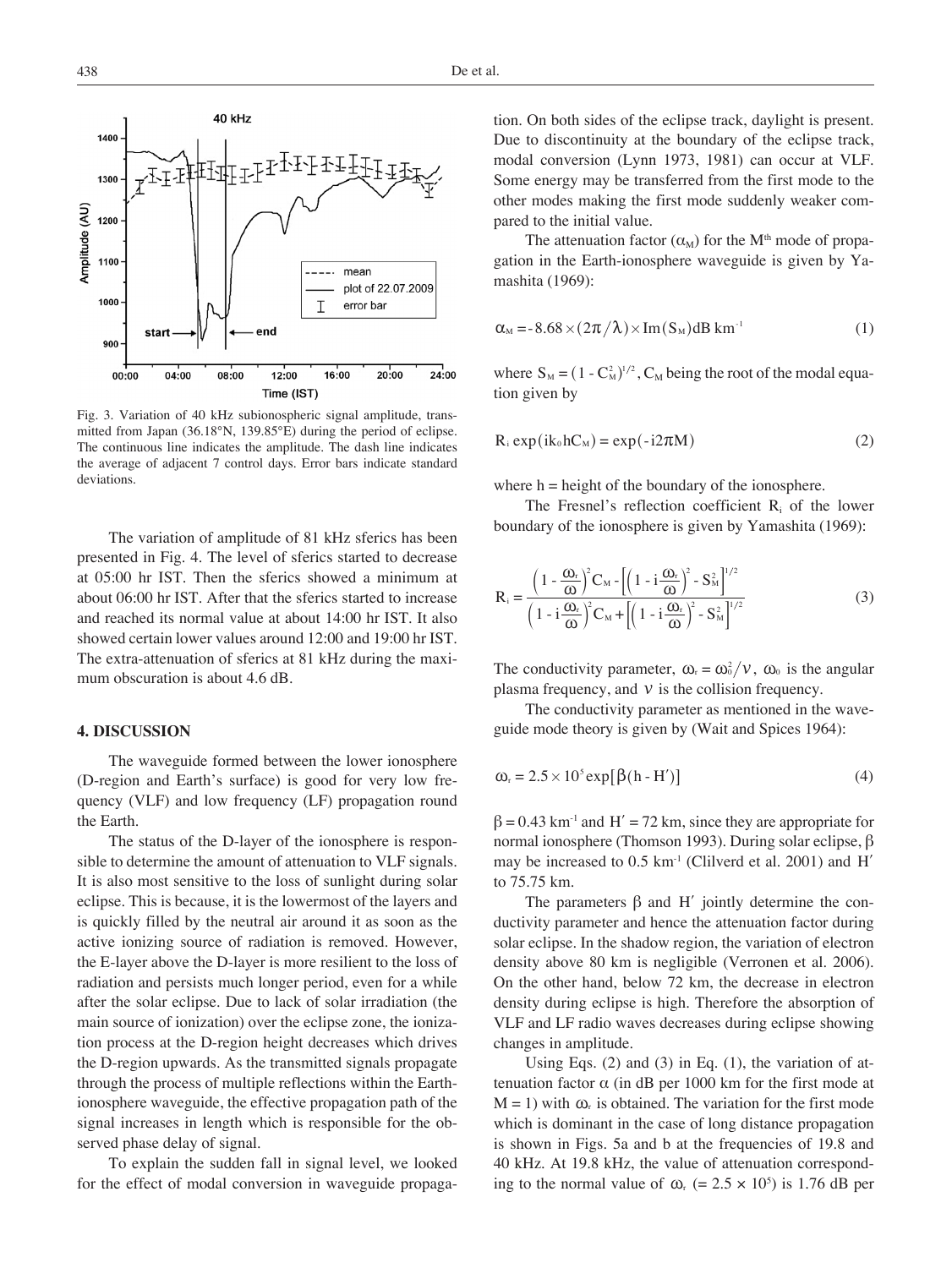

Fig. 4. 81 kHz sferics signal amplitude fluctuations during the period of eclipse. The line indicates the amplitude. The dashed line indicates the average for adjacent 7 days. Error bars indicate standard deviations.



Fig. 5. Variation of attenuation in dB per 1000 km at 19.8 and 40 kHz.

1000 km. From the observation of phase delay, it is confirmed that reflection height of the VLF signal would be increased (Kaufmann and Schaal 1968; Dixit et al. 1980; Pant and Mahra 1994; Clilverd et al. 2001). According to Eq. (3), the signals get reflected from the height at which  $\omega_r$ would be higher than the normal value. It shows the increase of attenuation by 6.4 dB over a path of 5670 km, which

gives the additional attenuation of 1.1 dB per 1000 km. The total attenuation then becomes  $(1.76 + 1.1) = 2.86$  dB per 1000 km. From Fig. 5a, this attenuation corresponds to  $\omega_r$  $= 10^6$  sec<sup>-1</sup>.

At 40 kHz, the value of attenuation corresponding to the normal value of  $\omega_r$  (= 2.5 × 10<sup>5</sup>) is 2 dB per 1000 km. The present observation showed the increase of attenuation by 2.6 dB over a path of 4855 km which makes an additional attenuation of 0.54 dB per 1000 km. The total attenuation then becomes  $(2 + 0.54) = 2.54$  dB per 1000 km. From Fig. 5b, this attenuation corresponds to  $\omega_r = 1.05 \times 10^6 \text{ sec}^{-1}$ . So, the observational results at 19.8 and 40 kHz provide almost same value of conductivity parameter for the reflection of VLF and LF radio waves during solar eclipse.

Although a solar eclipse primarily is of astronomical interest, meteorological changes also result from the abrupt change in insolation, causing cooling in the surface layers of the atmosphere and damping of atmospheric turbulence from the surface upwards (Aplin and Harrison 2003). In our study, the changes were found to be relatively slow throughout the partial phases of the eclipse.

The occurrence of solar eclipse has its effects locally and widely over different levels of terrestrial lower atmosphere, ionosphere and the magnetosphere. The changes of ionization in the lower ionosphere during the eclipse lead to the perturbations in electron density and electrical conductivity (Karunakaran 1997; Sanders 2001). Thus, solar eclipses produce disturbances in the ionosphere, which cause noticeable effects on low frequency wave propagation. All observations show distinctive changes in signal strengths around the times when a solar eclipse would be crossing the propagation path between the observation point and the transmitter position of the subionospheric signals. Thus, solar eclipses are important events to ionospheric physicists, because these render an opportunity to study the dynamical responses of the ionosphere toward the variation of the solar radiation.

On 22 July 2009, there was a continuation of a principal geomagnetic storm commenced on 20 July and ended on 25 July 2009. Effects of the storm can be discarded based on the following:

Earlier studies reported that during and after geomagnetic storms, the daytime level becomes greater than the nighttime level (De and Sarkar 1994, 1995a). This kind of effect can persist for several days after geomagnetic storms. During geomagnetic storm, the post-sunset maximum (PSM) can disappear in the case of long distance signal (De and Sarkar 1995b). During geomagnetic storm, the afternoon maxima (AMX) in the case of long distance signal amplitude was also found to be absent (De and Sarkar 1997b). A significant test showed a high correlation of the absence of AMX with geomagnetic storms. Correia et al. (2007) analyzed the occurrence of VLF events in the form of fast amplitude variations in association with geomagnetic storms.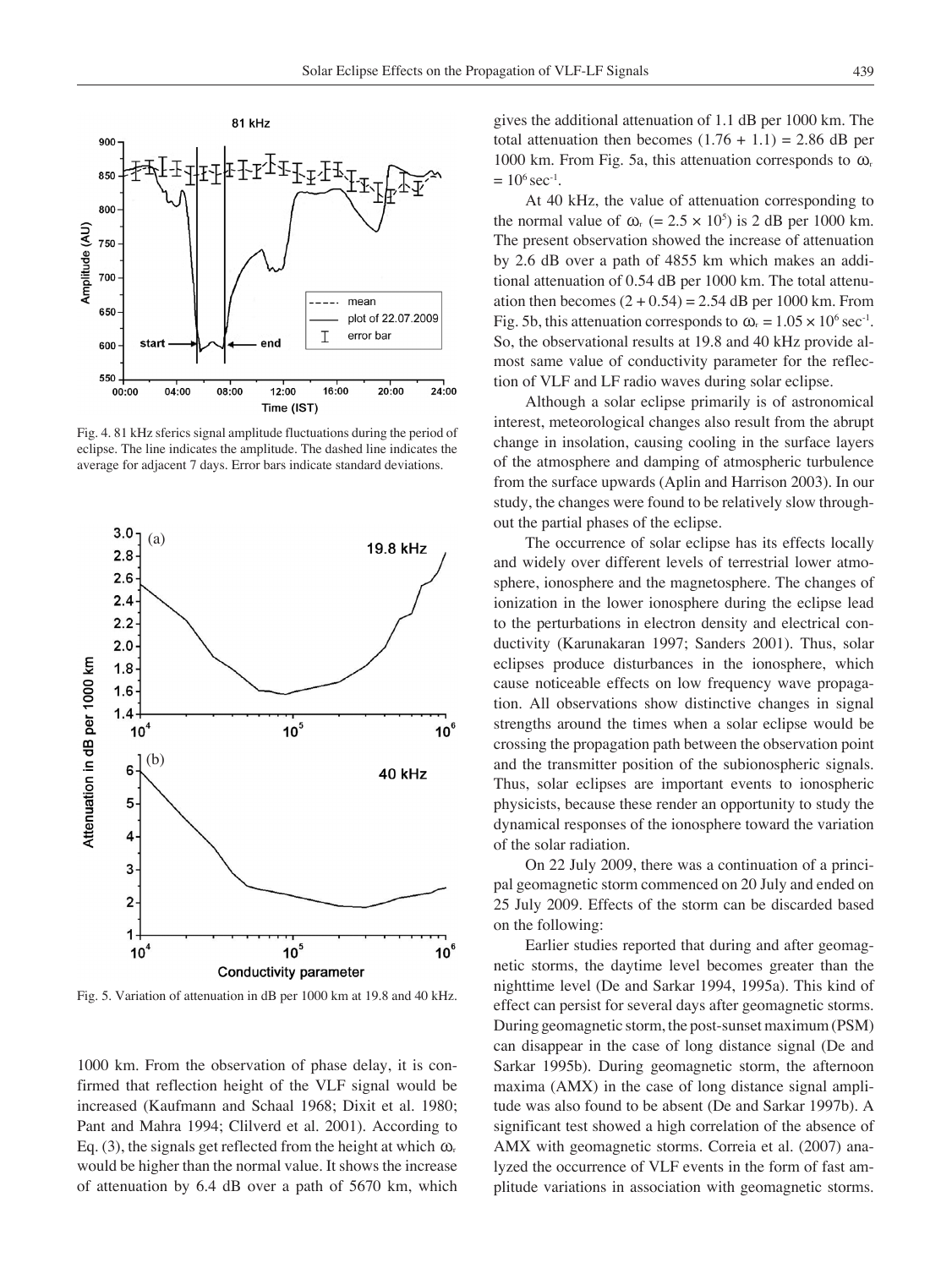In fact, they reported that VLF events occurred in higher number during recovery phase of geomagnetic storms. Peter et al. (2006) examined the effects of two geomagnetic storms on the midlatitude D-region using several VLF signal paths in both the northern and southern hemispheres. The amplitude and phase of the VLF signals exhibited perturbations with increased geomagnetic activity and with fluctuations in amplitude persisting several hours after the occurrence of the geomagnetic storm. They examined the location and timing of the disturbance using multiple VLF signal paths and auroral activity patterns based on auroral flux measurements obtained by the NOAA-POES satellites. The depression and variation of the VLF signal amplitude are shown to be consistent with the measured variations in the energetic electron precipitation flux as recorded by the NOAA-POES satellite.

The paper of Peter et al. (2006) demonstrates that subionospheric VLF signals can be used as a diagnostic of high-energy auroral precipitation at midlatitudes during disturbed geomagnetic conditions. The onset of fluctuations in the VLF amplitude data occurred immediately after the depression of the signal amplitude. It is worth-mentioning that the morphological structure of variations of VLF amplitude during the geomagnetic storms is completely different from our observations during the occurrence of solar eclipse.

A detailed report of geomagnetic storm was presented by the Hyderabad station (Solar Geophysical Data Book NOAA). The commencement time was 07:26 hr IST (02:00 hr UT) on 20 July 2009 and the storm ended at 05:26 hr IST (00:00 hr UT) on 25 July 2009, whereas the solar eclipse started at 05:29.5 hr IST and continued upto 07:34.9 hr IST 22 July 2009, i.e., the eclipse occurred almost during the mid-period of the storm. But the storm was not strong enough because it was not detected by other stations on the globe. The variation of H was only 38 Gama. The 3-hour value of Kp index during the eclipse was only 3. According to Table 1, this is an unsettled storm condition. The maximum value of Kp index observed on 22 July 2009 was 6, which could be given a status of moderate storm as shown in Table 1. This maximum value of Kp occurred between 08:26 hr IST (03:00 hr UT) and 11:26 hr IST (09:00 hr UT), well after the solar eclipse on 22 July 2009. The daily in $dex$  Ap = 25 was also low. So it was a local type moderate storm. We thus nullify the consideration of this storm. It is worth-mentioning that storm duration was about for four days whereas the signal absorption was for the duration of about 2 hours. The duration of signal absorption had a good agreement with the duration of the solar eclipse. The absorption in signal amplitude is thus attributed to the changes in the ionospheric reflection height and the electron density variation during the solar eclipse. However, it is noted that there is difference between ambient level in the eclipse day and average of the other days. This difference might have been controlled by the geomagnetic storms.

The 19.8 kHz signal is a trans-equatorial signal making small angles with the Earth's magnetic field lines of induction. But the propagation of the 40 kHz signal from Japan to Agartala is almost along East-West. The additional attenuation during the eclipse for 19.8 kHz signal is 1.1 dB per 1000 km and for 40 kHz signal 0.54 dB per 1000 km, respectively. This difference may be due to the difference in the precipitation of charged particles over the two propagation paths during geomagnetic storms on 22 July 2009, because the average latitudinal value is higher in magnitude in the case of the Japan-Agartala path than the NWC-Agartala path.

The attenuation in the fall of level in 81 kHz sferics is high compared to that of the amplitude of 40 kHz signal transmitted from Japan. The effects of solar eclipse on meteorological variables like air and soil temperature, solar irradiance, humidity, wind speed, wind directions and others are very much significant (Anderson 1999; Hanna 2000; Zerefos et al. 2001; Aplin and Harrison 2003). Szałowski (2002) investigated the changes of heat and momentum fluxes within the boundary layer during the eclipse. The combined effect of all the variables during solar eclipse may be the reason for the rapid fall of sferics amplitude during the eclipse.

The nature of response of the signals towards the eclipse at these frequencies follows almost the same trend showing a reduction in the value of their amplitudes depending on frequency. Reduction in ionization and elevation of height of the lower ionosphere during the eclipse period are expected to be responsible for such attenuation. The conclusions from our calculations can be summarized:

- (1) The decrease in amplitude of the VLF-LF signals was frequency dependent.
- (2) The decrease in the signal amplitude during eclipse was due to the decrease in ionization and the elevation of the reflection zone.

| <b>Ap Index</b> | <b>Kp Index</b> | <b>Description</b> |
|-----------------|-----------------|--------------------|
| $\theta$        | $\theta$        | Quiet              |
| $\overline{4}$  | 1               | Quiet              |
| 7               | 2               | Unsettled          |
| 15              | 3               | Unsettled          |
| 27              | $\overline{4}$  | Active             |
| 48              | 5               | Minor storm        |
| 80              | 6               | Moderate storm     |
| 132             | 7               | Strong storm       |
| 208             | 8               | Severe storm       |
| 400             | 9               | Extreme storm      |

Table 1. Kp and Ap indices showing the intensity of magnetic storms.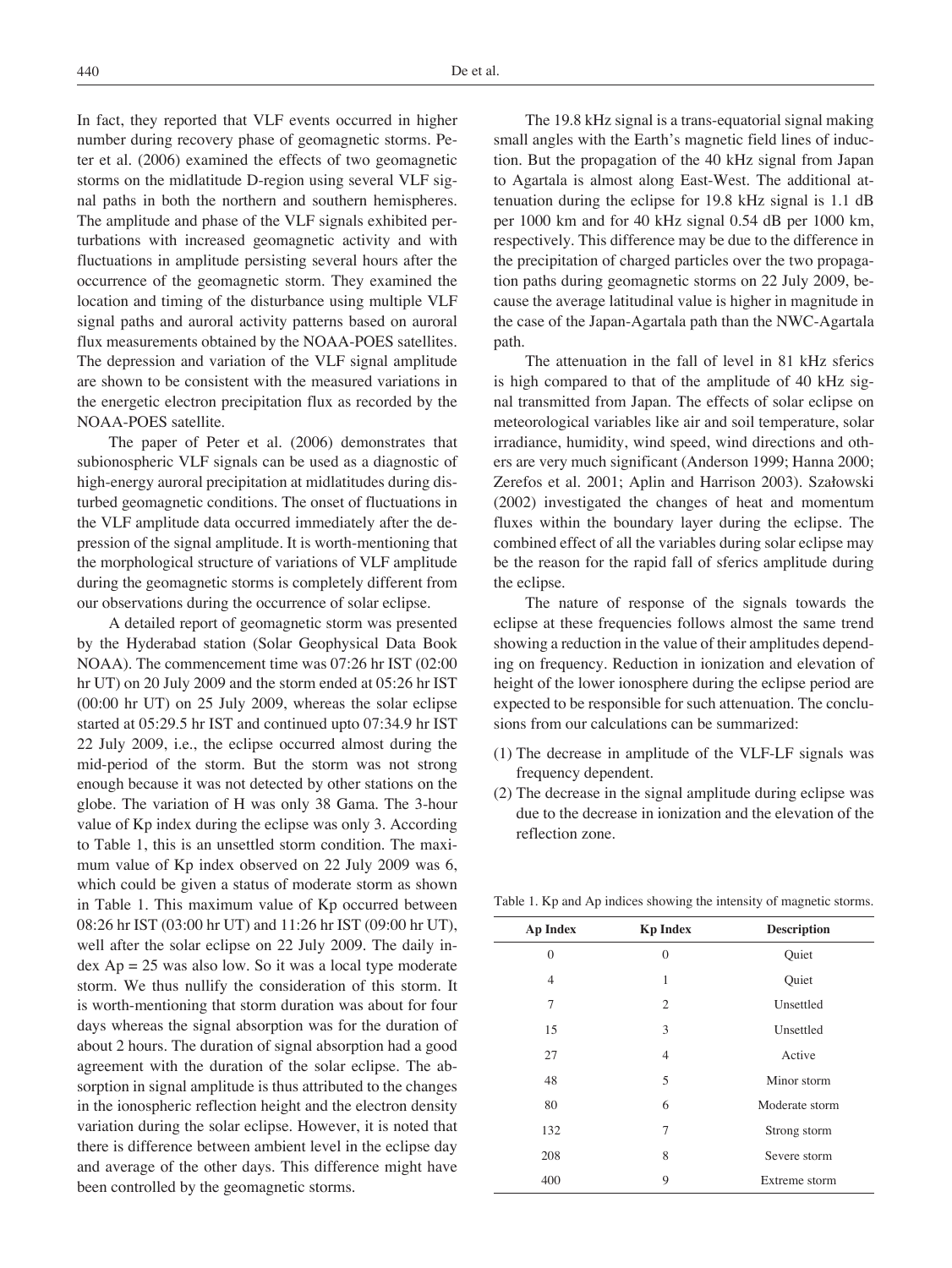(3) The simultaneous decrease in the amplitudes of sferics and in the amplitude of transmitted signals indicates some sort of coupling mechanism between the ionosphere and the Earth's near-surface atmosphere.

Although the propagation paths were away from its totality, the effects were remarkable. The results presented here resemble the results of earlier experiments carried out during an eclipse.

**Acknowledgements** The authors gratefully acknowledge the financial support provided by Indian Space Research Organization (ISRO) through S. K. Mitra Centre for Research in Space Environment, University of Calcutta, Kolkata, India for carrying out this work. The authors are also thankful to the respected reviewers for their critical comments and valuable suggestions that helped a lot to improve the revised version.

### **References**

- Anderson, J., 1999: Meteorological changes during a solar eclipse. *Weather*, **54**, 207-215.
- Aplin, K. L. and R. G. Harrison, 2003: Meteorological effects of the eclipse of 11 August 1999 in cloudy and clear conditions. *Proc. R. Soc. Lond. A*, **459**, 353-371, doi: 10.1098/rspa.2002.1042. [\[Link](http://dx.doi.org/10.1098/rspa.2002.1042)]
- Bering, E. A. III, A. A. Few, and J. R. Benbrook, 1998: The global electric circuit. *Phys. Today*, **51**, 24-30.
- Buckmaster, H. A. and C. H. Hansen, 1986: 26 February 1979 total solar eclipse induced LF (60 kHz) phase retardation. *J. Atmos. Terr. Phys.*, **48**, 393-397, doi: 10. 1016/0021-9169(86)90007-3. [\[Link](http://dx.doi.org/10.1016/0021-9169(86)90007-3)]
- Clilverd, M. A., C. J. Rodger, N. R. Thomson, J. Lichtenberger, P. Steinbach, P. Cannon, and M. J. Angling, 2001: Total solar eclipse effects on VLF signals: Observations and modeling. *Radio Sci.*, **36**, 773-788, doi: 10.1029/2000RS002395. [[Link\]](http://dx.doi.org/10.1029/2000RS002395)
- Correia, E., J. H. Fernández, and J. P. Raulin, 2007: On the determination of lower ionospheric perturbations detected as fast amplitude variations of VLF signals. *Oecol. Bras.*, **11**, 23-28.
- Crary, J. H. and D. E. Schneible, 1965: Effect of the solar eclipse of 20 July 1963 on VLF signal propagating over short paths. *Radio Sci.*, **69D**, 947-957.
- Crombie, D. D., 1964: Periodic fading of VLF signal received over a long path during sunrise and sunset. *J. Res. Nat. Bur. Stand.*, **68D**, 27-34.
- Crombie, D. D., A. H. Allan, and M. Newman, 1958: Phase variation of 16 kc/s transmission from Rugby as received in New Zealand. *Proc. IRE*, **105**, 301-304.
- De, B. K. and S. K. Sarkar, 1994: Anomaly in the long distance 40 kHz radio wave propagation. *Indian J. Phys.*, **23**, 272-274.

De, B. K. and S. K. Sarkar, 1995a: Anomalous enhancement

in daytime 40-kHz signal amplitude accompanied by geomagnetic storms, earthquakes and meteor showers. *Ann. Geophys.*, **13**, 1117-1123, doi: 10.1007/s00585- 995-1117-5. [[Link\]](http://dx.doi.org/10.1007/s00585-995-1117-5)

- De, B. K. and S. K. Sarkar, 1995b: Some studies on postsunset maximum of a long distance LF signal. *Indian J. Phys.*, **24**, 126-130.
- De, B. K. and S. K. Sarkar, 1997a: Anomalous behaviour of 22.3 kHz NWC signal during total solar eclipse of October 24, 1995. *Kodaikanal Obs. Bull.*, **13**, 205-208.
- De, B. K. and S. K. Sarkar, 1997b: Seasonal behaviour of the afternoon maxima of a long distance 40 kHz signal. *Studia Geoph. et Geod.*, **41**, 382-390.
- Dixit, P. S., P. K. Rao, R. V. Bhonsle, G. Sethia, M. R. Deshpande, and H. Chandra, 1980: Phase and field measurements at VLF, LF and HF during the solar eclipse of February, 1980 - Preliminary results. *Bull. Astro. Soc. India.*, **8**, 145-148.
- Fernández, W., V. Castro, and H. Hidalgo, 1993: Air temperature and wind changes in Costa Rica during the total solar eclipse of July 11, 1991. *Earth Moon Planet.*, **63**, 133-147, doi: 10.1007/BF00575102. [\[Link\]](http://dx.doi.org/10.1007/BF00575102)
- Fleury, R. and P. Lassudrie-Duchesne, 2000: VLF-LF propagation measurements during the 11 August 1999 solar eclipse. Eighth International Conference on HF Radio Systems and Techniques, (IEE Conf. Publ. No. 474), 391-395.
- Founda, D., D. Melas, S. Lykoudis, I. Lisaridis, E. Gerasopoulos, G. Kouvarakis, M. Petrakis, and C. Zerefos, 2007: The effect of the total solar eclipse of 29 March 2006 on meteorological variables in Greece. *Atmos. Chem. Phys.*, **7**, 5543-5553, doi: 10.5194/acp-7-5543- 2007. [\[Link](http://dx.doi.org/10.5194/acp-7-5543-2007)]
- Hanna, E., 2000: Meteorological effects of the solar eclipse of 11 August 1999. *Weather*, **55**, 430-446.
- Karunakaran, D., 1997: Effect of the solar eclipse of October 24, 1995 on the ionospheric F-region over Kodaikanal. *Kodaikanal Obs. Bull.*, **13**, 193-196.
- Kaufmann, P. and R. E. Schaal, 1968: The effect of a total solar eclipse on long path VLF transmission. *J. Atmos. Terr. Phys.*, **30**, 469-471, doi: 10.1016/0021-9169  $(68)90119-0.$  [\[Link](http://dx.doi.org/10.1016/0021-9169(68)90119-0)]
- Lynn, K. J. W., 1973: VLF mode conversion observed at middle latitudes. *J. Atmos. Terr. Phys.*, **35**, 439-452, doi: 10.1016/0021-9169(73)90035-4. [[Link\]](http://dx.doi.org/10.1016/0021-9169(73)90035-4)
- Lynn, K. J. W., 1981: The total solar eclipse of 23 October 1976 observed at VLF. *J. Atmos. Terr. Phys.*, **43**, 1309- 1316, doi: 10.1016/0021-9169(81)90156-2. [[Link\]](http://dx.doi.org/10.1016/0021-9169(81)90156-2)
- McRae, W. M. and N. R. Thomson, 2000: VLF phase and amplitude: Daytime ionospheric parameters. *J. Atmos. Sol.-Terr. Phys.*, **62**, 609-618, doi: 10.1016/S1364-68  $26(00)00027-4.$  [\[Link](http://dx.doi.org/10.1016/S1364-6826(00)00027-4)]
- Meisel, D. D., B. Duke, R. C. Aguglia, and N. R. Goldblatt, 1976: Solar eclipse effects on HF and VLF propagation.